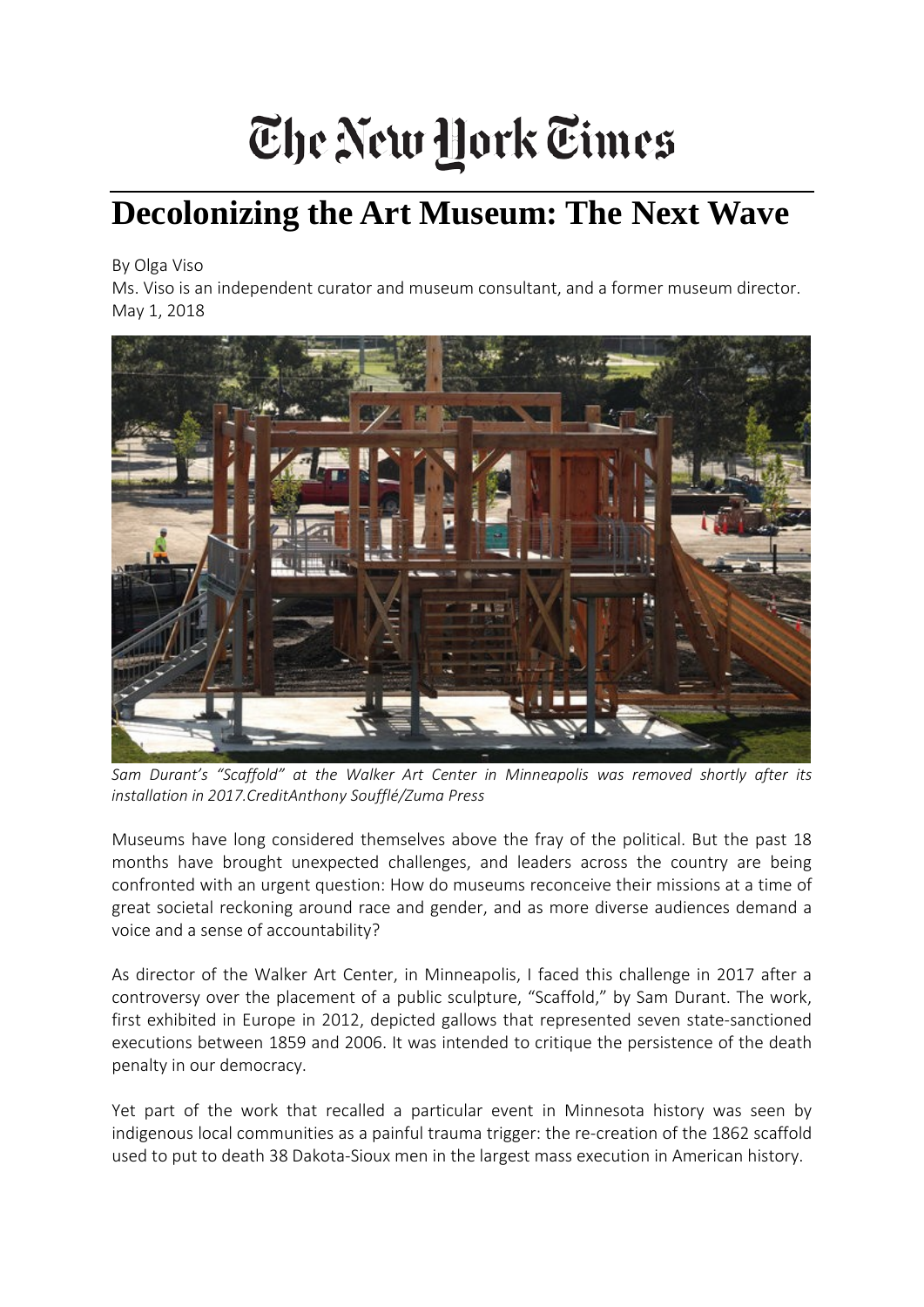Protesters demanded the work's destruction as threats of violence mounted on that Memorial Day weekend. In a surprising outcome, the artist offered to dismantle the sculpture and give the intellectual property rights to the Dakota. The willingness of all parties — artist, Dakota elders, Minneapolis city officials and the Walker's staff and board leaders — to engage in productive mediation would not have been possible if the old hierarchies that placed a museum's authority above its public's feelings had been in charge.

It is not easy to acknowledge one's blind spots. What I had hoped would be an opportunity for public education and "truth to power" in the presentation of "Scaffold" was simply not possible because of the continuing historical trauma about an unreckoned-with colonial past. This was a humbling public admission for a person whose career has been devoted to providing a platform for underrepresented histories.

While I am no longer a museum director, I believe that museums must embrace this form of dialogue if they are to remain relevant. To do so requires radically different models of leadership than we've had until now. Yet it is hard to resist entrenchment, and difficult to take a risk. It is even more difficult to fail. But I believe that proceeding with empathy and humility are worth everything.

We have been here before. In the 1980s, during the Reagan presidency and the AIDS crisis, culture wars over artistic censorship raged. I was coming of age as a Cuban-American in an era of institutional critique. In my first curatorial jobs, I fought along with others to present art that exposed the underlying power structures of white establishment culture, corporate America and the federal government. But these efforts failed to effect lasting change.

Thirty years later, we are fighting the same cultural battles, and the curators who emerged then are today's besieged leaders. Despite best efforts to make meaningful change, exponential gaps remain between the growing minority-majority American population and those who lead, support, attend or are employed by art museums. Wealth disparity and the shifting values and expectations of the next generation of museum donors are also factors.

The surging commercial art market has become another colonizing force, even as it has opened new economies for artists of color. There are now two incompatible art worlds: one committed to inclusion, artistic freedom and change, the other driven by money and entitlements. When agendas collide, there are casualties. Major museums with recent leadership turnovers, apart from the Walker, include the Museum of Contemporary Art in Los Angeles and the Queens Museum in New York, where directors and curators (all of them women) have stepped down.

Breakthrough actions are required in this era of reckoning and accountability. Susan Goldberg, National Geographic's first female editor in chief, set a courageous example. For her April 2018 issue, she commissioned an outside assessment of the magazine's treatment of race throughout its history. She discovered that until 1970, it "did little to push its readers beyond the stereotypes ingrained in white American culture." Rather than minimize her institution's history, Ms. Goldberg addressed it.

The exhibition "Americans," developed by the noted Comanche curator Paul Chaat-Smith at the Smithsonian's National Museum of the American Indian, confronts the racism inherent in